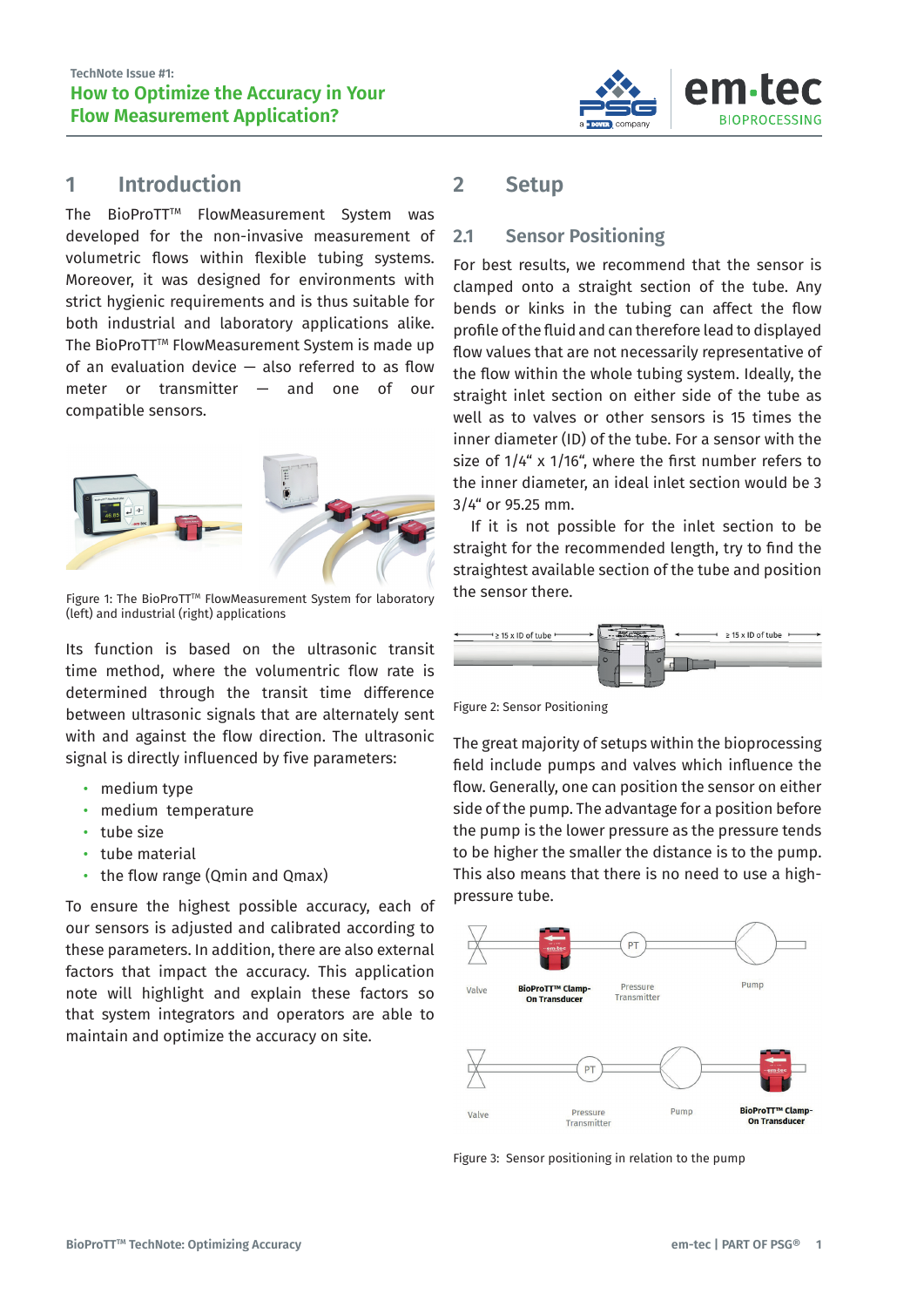



Figure 4: Setup with elbow

A possible disadvantage of positioning the sensor before the pump would be the fact that suction of the the pump might create negative pressure which could lead the tube to deform slightly, which, in turn, might influcence the measurement.

Consequently, it is essential to ensure that the distance between

the sensor and the pump is large enough for the flow profile to be relatively stable. If elbows are necessary for your setup, however, try to ensure that the inand the outlet of the sensor is straight for the recommended distance of 15 times the ID of the tube and free of any connectors. Regarding the latter, it is best to not connect tubes with different inner diameters even if the section between them is straight as this, too, impacts the flow. If different tube sizes are nevertheless necessary, please go from a greater diameter to a smaller one instead of the other way around.



Figure 5: Setup with different tube sizes

Furthermore, the flow path should be aligned to ensure that there is no air in the tube and that the fluid can be completely still once the pump was turned off. Not only is this essential for zeroing, but it also improves the quality of the flow profile, leading to more stable flow values and measurements as a result.



Figure 6: Possible Integrations and Flow Paths

Also ensure that the arrow on the sensor lid aligns with the flow direction. While a measurement is possible if the arrow points in the opposite direction of the flow, the flow values are then displayed as negative if the digital interface is used whereas the analog interface can only give out negative flow values until a current of 1 mA is reached.

#### **2.2 Tubing**

When setting up the system, please make sure that the BioProTT<sup>™</sup> Clamp-On and the tubing are compatible. The adequate tube size is indicated on the sensor lid. Selecting matching tubes and sensors is important as the acoustic coupling (i.e. signal strength) is directly related to the signal quality.

For ultrasound-based measurement systems such as the BioProTT<sup>™</sup> FlowMeasurement System. the acoustic coupling, also referred to as RSS value (=Received Signal Strength), plays a pivotal role within the measurement.

If the tube is too small, there is so-called empty space within the flow channel which can attenuate or even break the ultrasonic signal. If the tube is too big, the sensor lid either does not close at all, which reduces the acoustic coupling, or the tube is crammed into the flow channel and thus deformed, which too. impacts the signal.



Figure 7: Tube is too small Figure 8: Tube fits

Once the right tube is selected, the sensor can be clamped on. Before inserting the tube, make sure the clamping areas of the sensor and the tube are clean and free of any residue as this might reduce the RSS value and thus the signal quality. To insert the tube in the sensor, apply even pressure and try to not stretch or pull the tube as this could affect the geometry of the tube and/or create cracks in the material, both of which might impact the ultrasonic signal and thus the measurement values.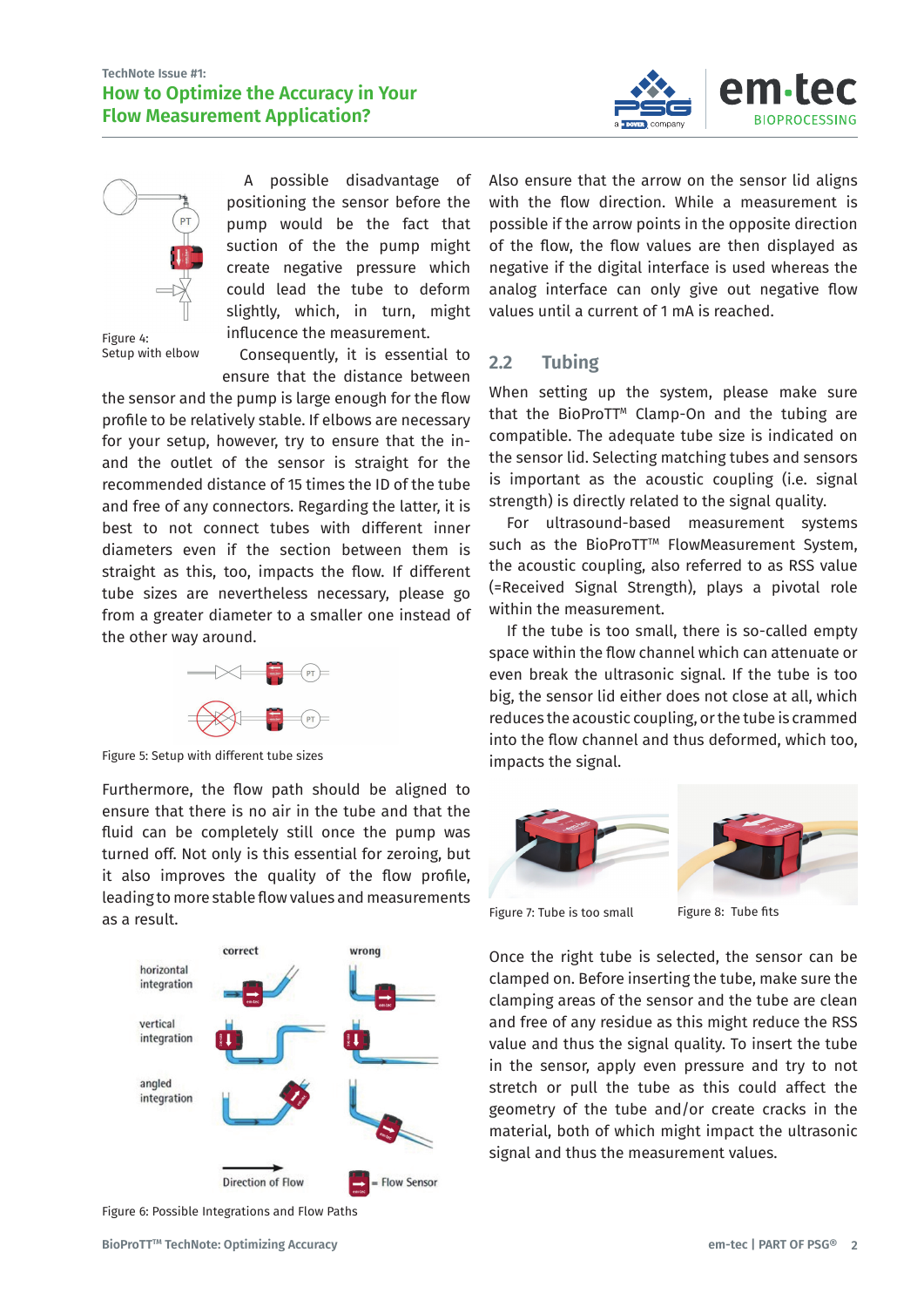

To fix the tube in its final position, close the lid tightly. The lid is closed correctly if there was an audible "click" from the snapper.

**Please note:** The tube should fit snugly into the flow channel without being crammed.

#### **2.3 Application Parameters**

Another important factor before and during setup are the parameters of your application. Every em-tec sensor is pre-adjusted and calibrated according to customer specifications.

The relevant parameters are:

- medium type
- medium temperature
- tube size
- tube material
- flow range (Qmin and Qmax)

For the best results, please make sure to respect the parameters indicated in the documentation (i.e. the Calibration Information Sheet of the sensor). The reason why these parameters are so important is because  $-$  aside from the flow range—they all influence the ultrasonic signal. Not only do different types of fluid have different densities, but these densities are also influenced by the temperature as well as the concentration of salts, sugars, proteins, particles, etc. Moreover, a change in density can then also affect the speed of sound through the media. The same goes for the tube, as different materials have different acoustic properties. Moreover, it takes the ultrasonic signal longer to travel from one side to the other the bigger the wall thickness is, meaning that this too, is a factor that must be taken into account and cannot easily be changed in retrospect. However, in order to guarantee flexibility for our customers, each sensor can store up to seven calibration tables, which means that one sensor can be used for seven different applications with seven different sets of parameters as long as the tube is always the same size. In addition, changes to the type of medium and the medium temperature used can also be compensated by using a customerspecific calibration factor. This factor adjusts the measurement values by a linear factor and can be set directy on the device or on the web interface, depending on the respective flow meter.

For more information about the calibration factor, its use and how to determine it, please ask for our application note "Determining the Calibration Factor" which is available for download on our website or upon request at em-tec-info@psgdover.com.

#### **3 Measurement**

There are several steps that should be followed before and during the flow measurement in order to ensure the highest possible accuracy.

#### **3.1 Equilibration of the System**

When the BioProTT™ FlowMeasurement System is first set up, and the sensor is first clamped on, its temperature may differe from the temperature of the tubing and the fluid within it. Depending on the environment, the ambient temperature too, may be higher or lower than the system's. While it is possible to carry out flow measurements right away, it is recommended to wait for five to ten minutes before starting the measurement so the BioProTT™ FlowMeasurement System has enough time to equilibrate and adapt.

#### **3.2 Acoustic Coupling**

For measurement systems whose function is based on ultrasonic signals, the acoustic coupling rate or the RSS value (Received Signal Strength), plays a pivotal role both for the measurement as such as well as for the accuracy. The RSS value describes the signal strength and thus indicates the quality of the ultrasonic signal. As the measurement relies on the transmitted ultrasonic signal, a sufficient acoustic coupling is a prerequisite of an accurate measurement.

The RSS value is displayed as % and should always exceed 50%. It is influenced by factors such as air bubbles within the tube, which make the value drop, or empty space between the sensor's flow channel and the tubing as well as if the tube is not completely filled with liquid.